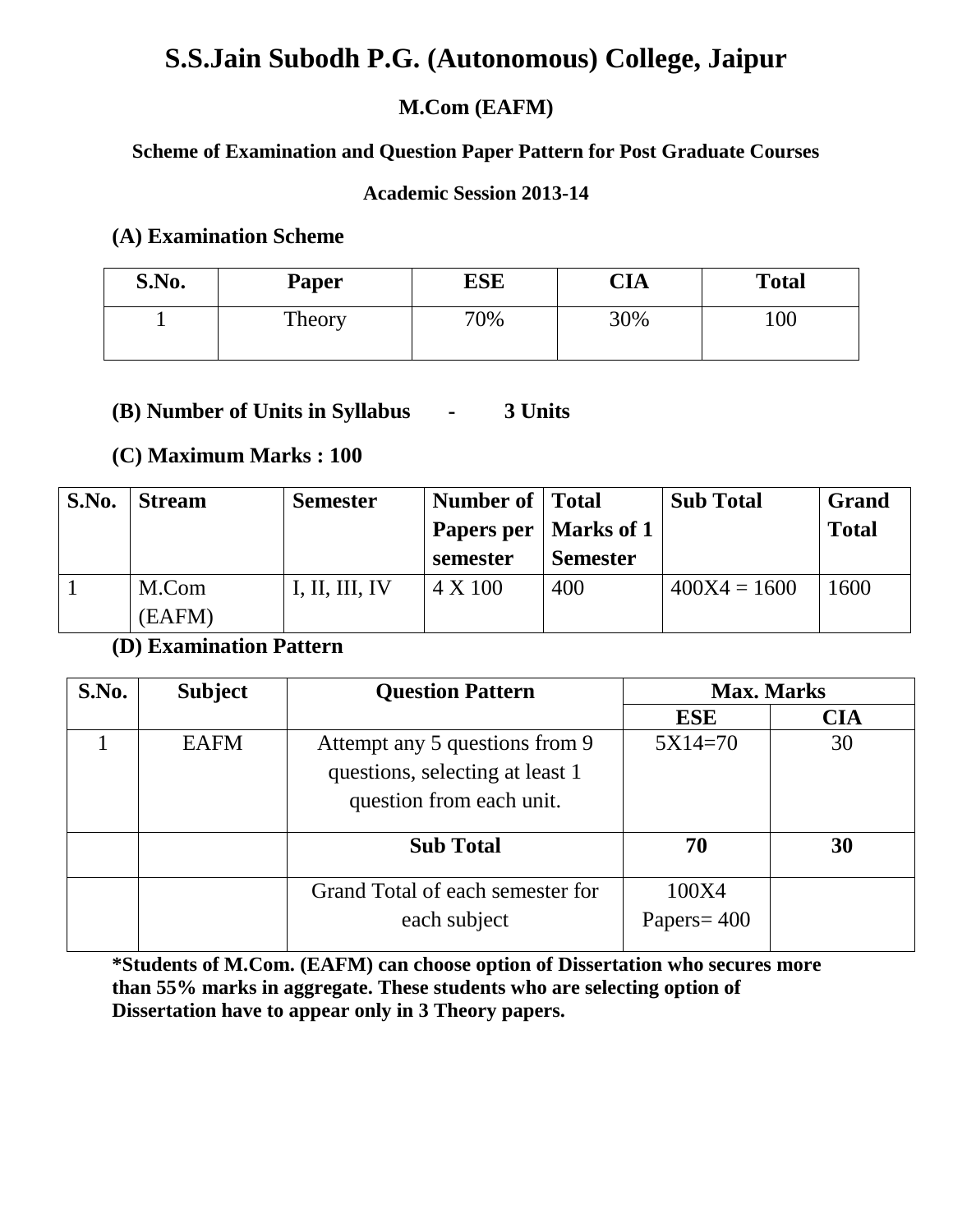# **ECONOMIC ADMINISTRATION AND FINANCIAL MANAGEMENT**

# **M.COM. PREVIOUS**

# **AUTONOMOUS SCHEME**

# **SYLLABUS**

# **SEMESTER- I**

- **MEAFM. 101 -Economic Analysis**
- **MEAFM .102 - Financial Management**
- **MEAFM. 103 - Business Budgeting**
- **MEAFM. 104 - Public Finance**

# **SEMESTER-II**

- **MEAFM. 201 - Managerial Economics**
- **MEAFM. 202 - Financial Analysis & Control**
- **MEAFM. 203 - Capital Expenditure Decisions**
- **MEAFM .204 - Financial System in India**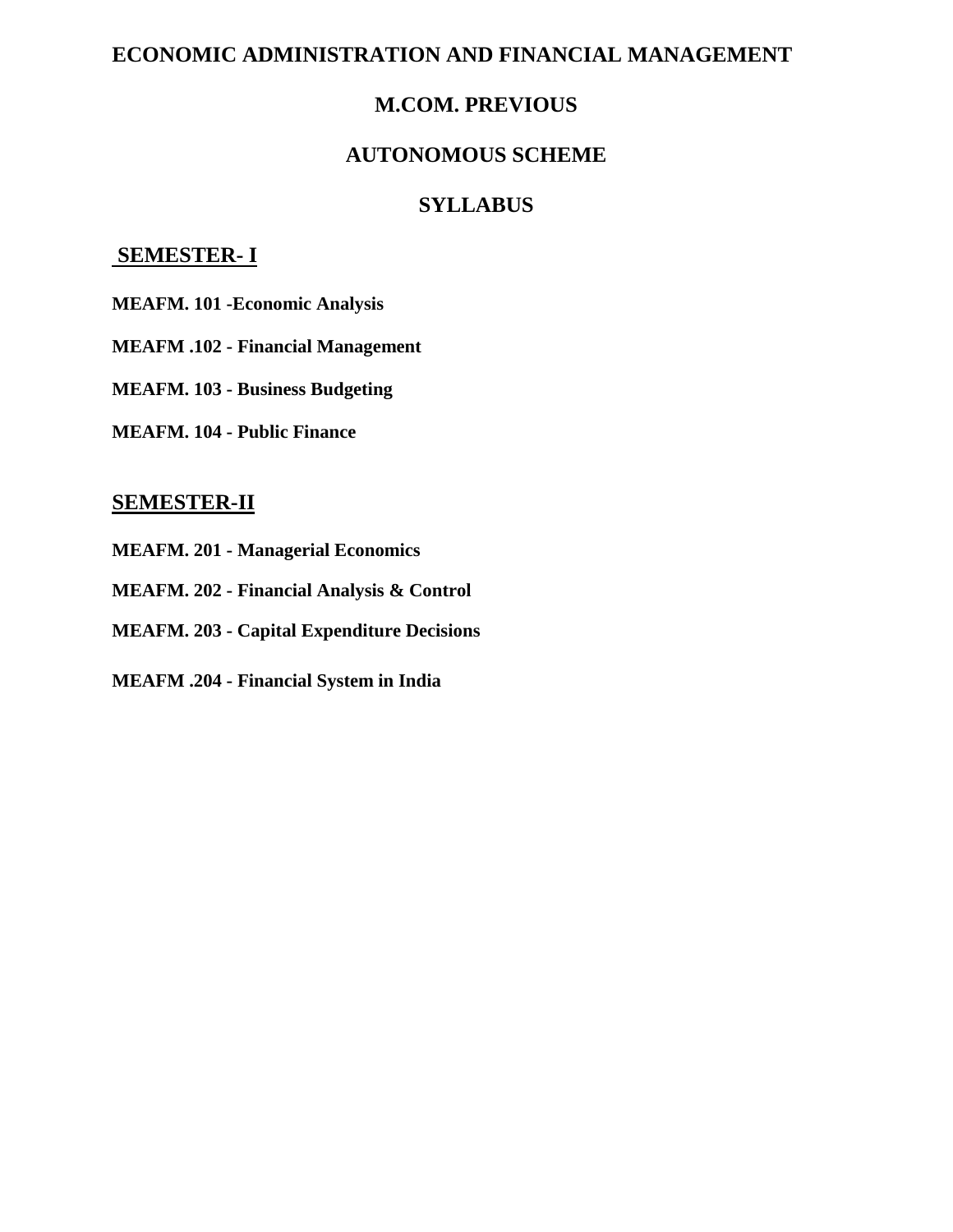# **M.Com. (Prev.) EAFM SEMESTER - I MEAFM :101 - Economic Analysis**

# **Examination Scheme :**

**End Semester Exam. (Duration of 3 Hours ) 5x 14 = 70 Marks** 

(There shall be 9 questions in each paper. Attempt five questions in all, selecting at least one question from each section. Each question carry 14 Marks )

 **Internal assessment = 30 Marks Maximum Marks =100 Marks Minimum Marks = 40 Marks**

# **Unit-I**

Meaning of Economics Analysis, Economic Problem & functions of Economic System. Firm and its objectives, Theories of the firm, Managerial theories: behavioral approaches, growth theories, Satisfying theory etc. Relevance of profit maximization in the modern context.

Consumer Behavior, Indifference curve analysis. Indifference preference. Slutsky's analysis of demand. Revealed preference theory of attributes, Snob appeal, Band Wagon Effect and the demand function. Inter-temporal demand function, Demand for durable goods.

# **Unit-II**

Cost function: Classification of costs, short run and long run cost functions, Economies and diseconomies of scale, scope economics, Estimation of cost function, Problem of estimating cost and production functions, Duality between production and cost function Efficiency and the firm.

Price and output relationship under different market structures: Perfect Competition, Monopoly, Discriminating Monopoly, Monopolistic competition, oligopoly, Social cost of Monopoly, regulatory aspects of monopoly.

# **Unit-III**

Pricing practices: Economics of advertisement costs. Barrier to entry, Basic pricing, Transfer Pricing, Dumping and other practices, Pricing and wages, Minimum wage and price structure.

Factor pricing: Elements of factor pricing, labour pricing, Demand and supply of factors of production.

Technological change and the global market economy: Impact of technology and Technological environmental forecasting.

- 1. M.L. Seth : Principles of Economics
- 2. H.L. Ahuja : Modern Economics
- 3. D.N. Dwivedi : Principles of Economics
- 4. H.S. Agarwal : Economics Analysis
- 5. Sloman : Economics
- $6.$  अग्रवाल, गोपाल सिंह : आर्थिक विश्लेषण
- 7. एम. एल. सेठ : अर्थशास्त्र के सिद्धान्त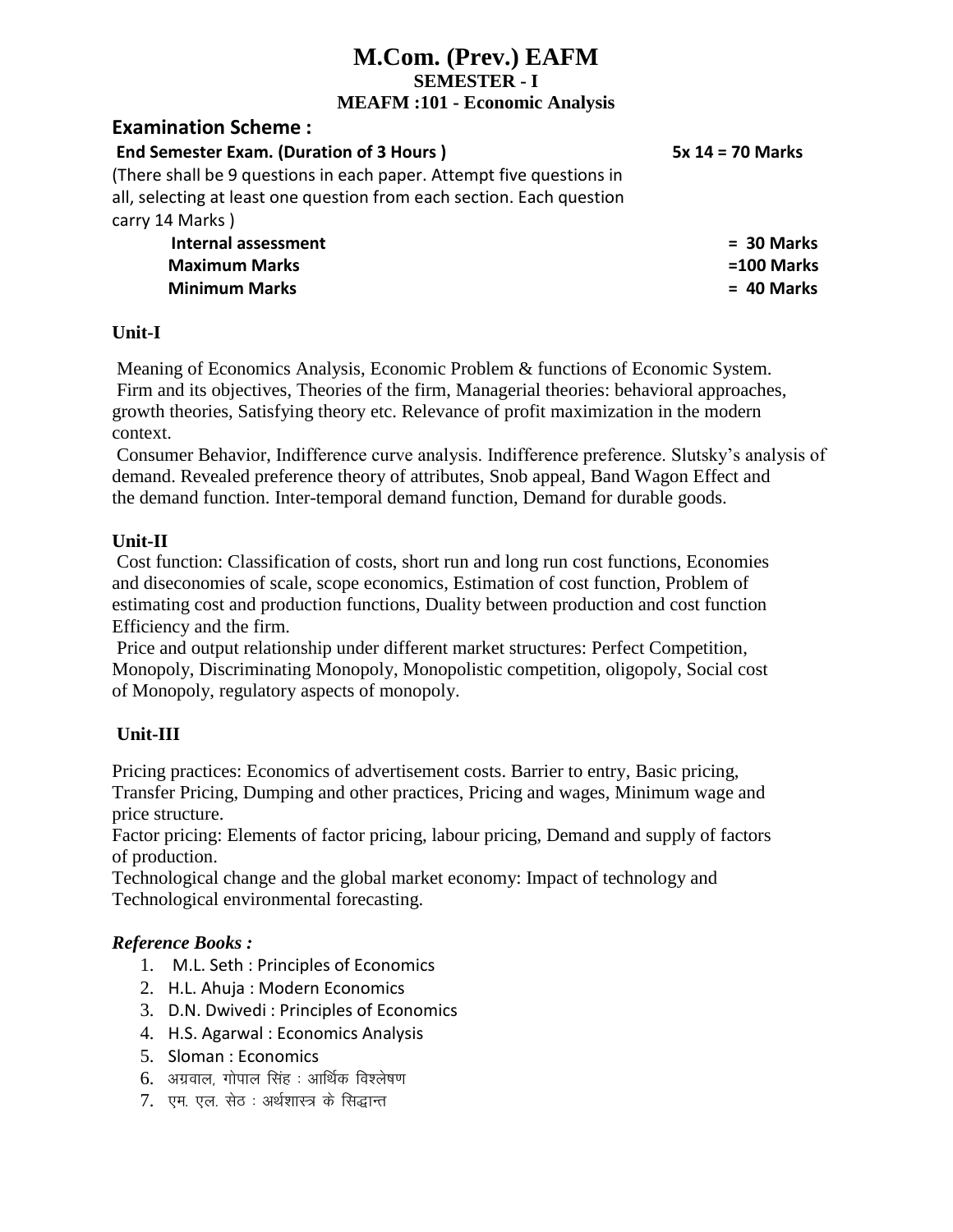# **M.Com. (Prev.) EAFM SEMESTER - I MEAFM : 102 - Financial Management**

# **Examination Scheme :**

**End Semester Exam. (Duration of 3 Hours ) 5x 14 = 70 Marks** 

(There shall be 9 questions in each paper. Attempt five questions in all, selecting at least one question from each section. Each question carry 14 Marks )

 **Internal assessment = 30 Marks Maximum Marks =100 Marks Minimum Marks = 40 Marks**

# **Unit-I**

Finance Function: Meaning, Scope, Role, Organization Responsibility. Sources of Supply of Funds in India: Short Term, Medium Term and Long Term. Effects of New Financing on Shareholders income risk and control.

# **Unit-II**

Management of Working Capital: Determinates, Sources and Analysis of Working Capital. Estimating of Working Capital Requirements. Management and Control of Investment in Inventories, Receivables and Cash. Management of Securities: Underwriting Arrangements, timing and pricing of issue, Right Issue.

# **Unit-III**

Capital Budgeting: Pay Back Period, Return on Investment, Net Present Value Method Proposals under Uncertainty. Cost of Capital and its Computation.

- 1. Ravi M Kishore : Financial Management
- 2. Khan, Jain : Financial Management
- 3. Kapil : Financial Management
- 4. S.N. Maheshwari : Financial Management
- 5. P.C. Tulsian : Financial Management
- 6. Kapil : Fundamentals of Financial Management
- 7. R.P. Rustagi : Financial Analysis & Financial Management
- $8.$  अग्रवाल एवं अग्रवाल : वित्तीय प्रबंध
- 9. एम. आर. अग्रवाल : वित्तीय प्रबंध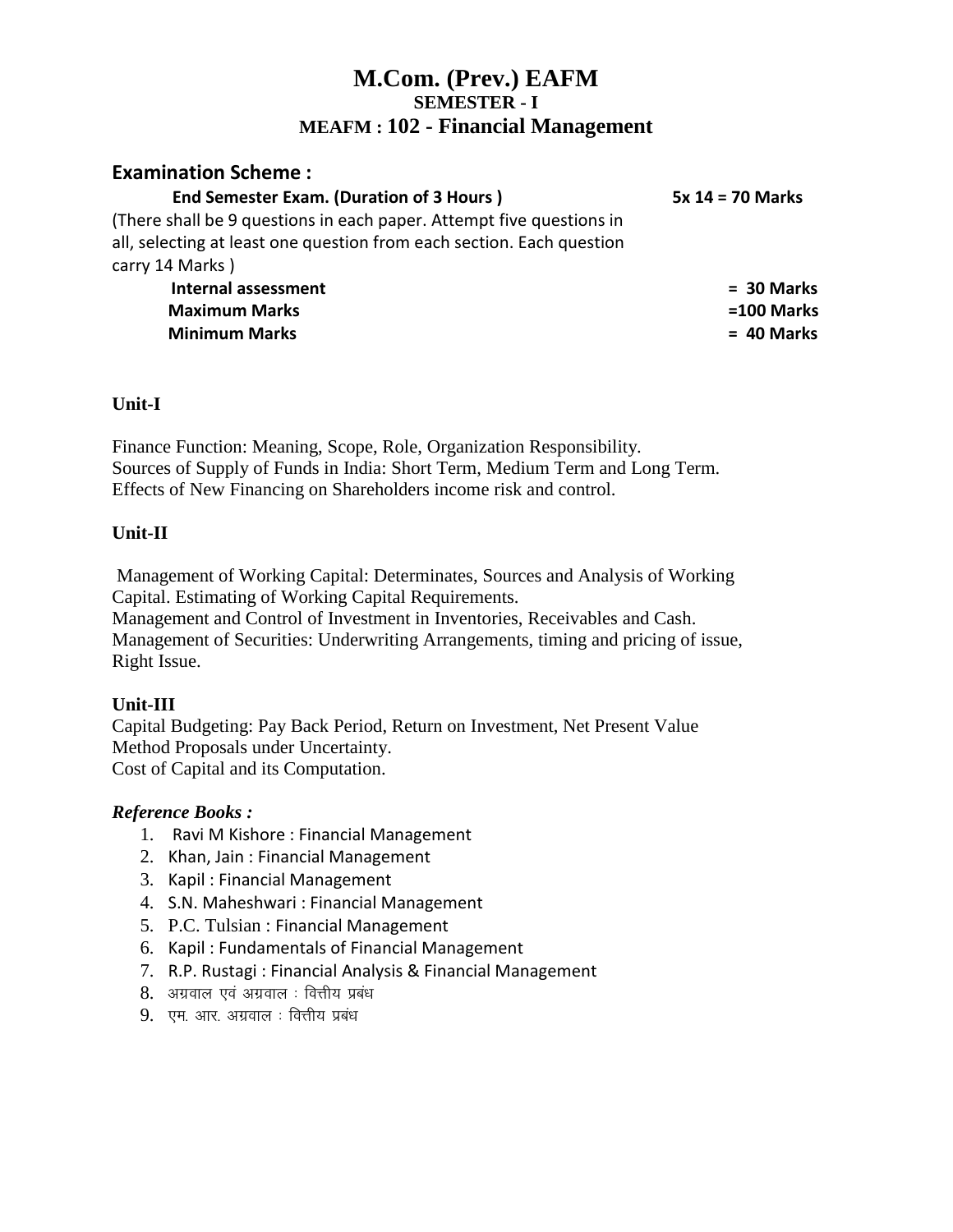# **M.Com. (Prev.) EAFM SEMESTER - I MEAFM : 103 - Business Budgeting**

# **Examination Scheme :**

**End Semester Exam. (Duration of 3 Hours ) 5x 14 = 70 Marks** 

(There shall be 9 questions in each paper. Attempt five questions in all, selecting at least one question from each section. Each question carry 14 Marks )

> **Internal assessment = 30 Marks Maximum Marks =100 Marks Minimum Marks = 40 Marks**

# **Unit-I**

Budgeting: Meaning, Origin and Significance: Business Budgets, Surplus budgets, Deficit Budgets and its limitations in Public/Private sector Institutions; Budget as an instrument of corporate planning; Framing of Government and Business Budget; Operational Budgets: Feature of sound business budgeting; Materials Budget; Labour Budget, Overhead Budget. Financial Budgets; (Detailed study of various methods of preparing cash budgets) Practical application of flexible budgeting; Master budget, Human Resource Budgeting, Budgeting of Time and other scarce (Economic) Resources.

# **Unit-II**

Capital Budgeting, Financial planning, type of Investment and Gestation period, Project Planning and appraisal of Commercial Viability.

Performance Budgeting: The concept, Evolution and its applicability to Government and business with special reference to India. Steps in the preparation of Performance Budgets, follow-up, Evaluation (including Concurrent Evaluation) and Monitoring: Information management success and limitations of performance budgeting in India with special focus on Banks, Financial Institutions and Public Enterprises, budgeting control.

# **Unit-III**

Budgeting and Management Reports: Financial Forecasting and Investment Decisions, External reporting of security markets. Government (Planners/Policy-Matters) and other agencies, Preparation of various performance, reports for presentation to various levels of management, Timeliness, Reliability and Relevance of such reports and their Practical applications.

- 1. M.R. Agarwal : Business Budgeting
- 2. Agarwal, Vijay & Surolia : Business Budgeting
- $3.$  एम. आर. अग्रवाल : व्यावसायिक बजटन
- 4. अग्रवाल, विजय एवं सरोलिया : व्यावसायिक बजटन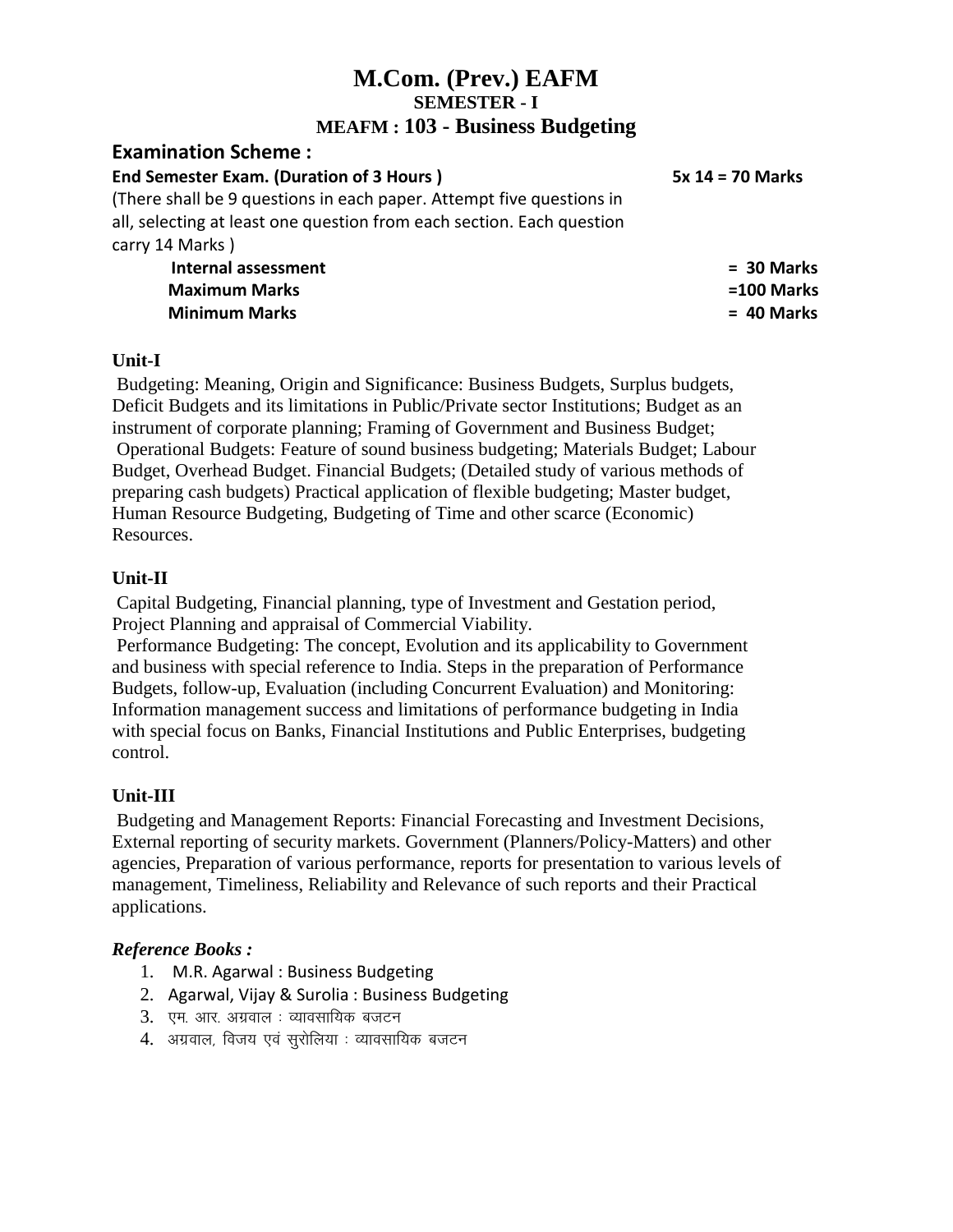# **M.Com. (Prev.) EAFM SEMESTER - I MEAFM : 104 - Public Finance**

# **Examination Scheme :**

| <b>End Semester Exam. (Duration of 3 Hours)</b>                       | $5x$ 14 = 70 Marks |
|-----------------------------------------------------------------------|--------------------|
| (There shall be 9 questions in each paper. Attempt five questions in  |                    |
| all, selecting at least one question from each section. Each question |                    |
| carry 14 Marks)                                                       |                    |
| <b>Internal assessment</b>                                            | $= 30$ Marks       |
| <b>Maximum Marks</b>                                                  | =100 Marks         |
| <b>Minimum Marks</b>                                                  | $= 40$ Marks       |
|                                                                       |                    |

# **Unit-I**

Nature and scope of Public Finance. The expanding public budgets. Role of Public Finance in augmenting allocative efficiency distributive justice and economic stability in the economy.

The theory of functional and fiscal policy of developing economics. Resources Mobilization.

The theory of Public Expenditure, Functional and economic classification of public expenditure, Effects of Public Expenditure on production and distribution, Major trends in public expenditure in India.

# **Unit-II**

Public Revenue, Functional and economic classification of public revenue. The Principles of taxation, Canons of Taxation, the incidence of taxation under monopoly and perfect competition, Effects of Taxation, Measurement of degree of progression of taxes. Overall progressiveness of the whole tax system.

# **Unit-III**

Theory of Federal Finance, Financial Relation between Central and State Government in India. Major criteria for transfer of funds. Adequacy of Revenue in relation to functions of State Government. Salient factures of Indian Tax system, Major taxes at Central, State and Local Levels, Main trends in the revenues of the Central and State Governments in India. Salient features of State Finance in Rajasthan since 1956 growth and distribution of revenue and expenditure under major economic heads, Burdon of debt to the centre overdrafts.

- 1. H.L. Bhatia : Public Finance
- 2. R.L. Agarwal : Public Finance
- 3. R. N. Bhargava : Indian Public Finance
- 4. S. K. Singh : Public Finance in Theory & Practice
- $5.$  पन्त एवं जोशी : राजस्व
- $6.$  पीएन गौतम: वित्त प्रशासन
- $7.$  टी.टी. सेठी : समष्टि अर्थशास्त्र एवं लोक-वित्त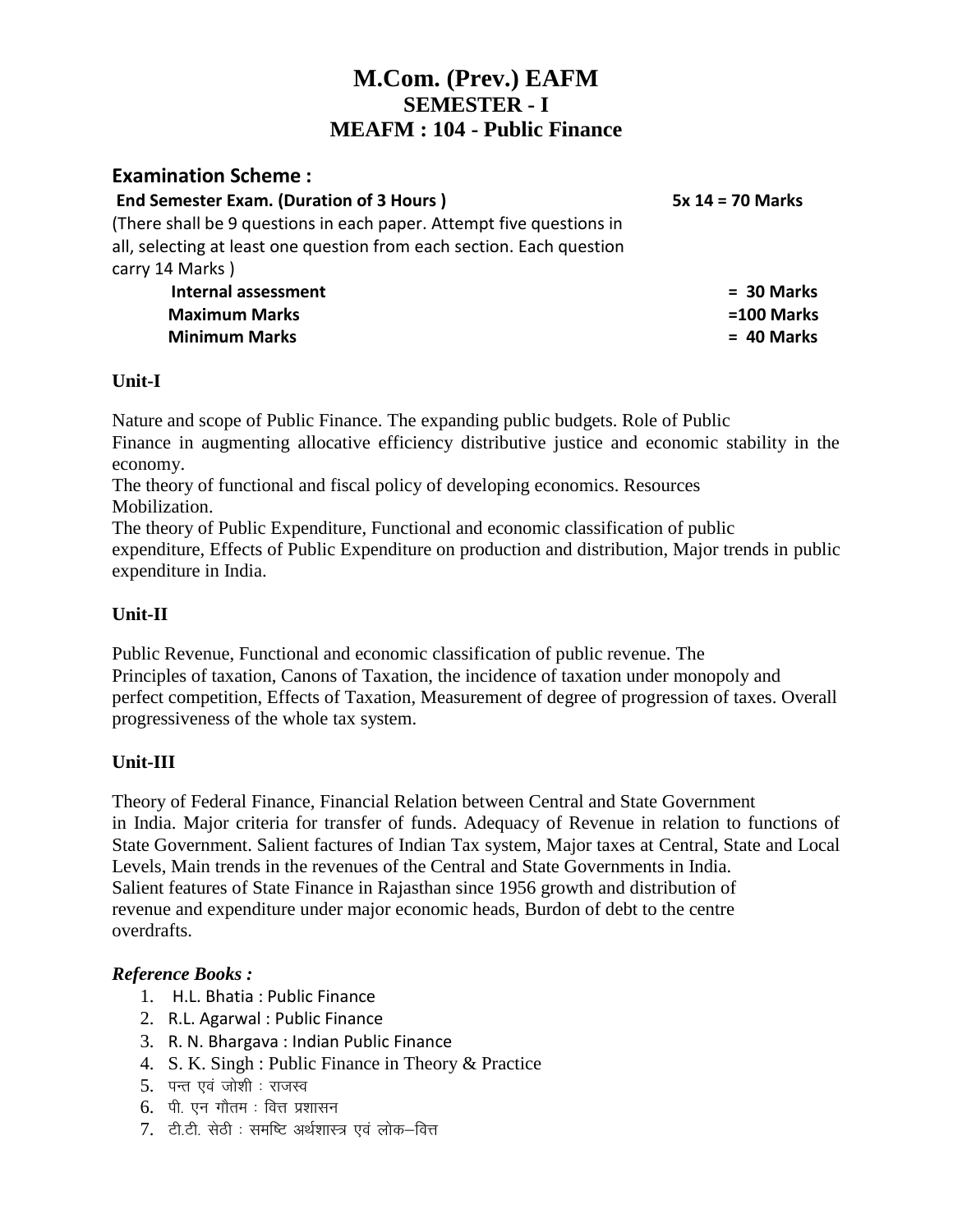# **M.Com. (Prev.) EAFM SEMESTER - II MEAFM : 201 - Managerial Economics**

# **Examination Scheme :**

# **End Semester Exam. (Duration of 3 Hours ) 5x 14 = 70 Marks**

(There shall be 9 questions in each paper. Attempt five questions in all, selecting at least one question from each section. Each question carry 14 Marks )

 **Internal assessment = 30 Marks Maximum Marks =100 Marks Minimum Marks = 40 Marks**

# **Unit-I**

Meaning, Nature and Scope of Managerial Economics: Role and responsibilities, Fundamental Concepts of Managerial Economics. Theory of the Firm and the Role of Profit. Demand Forecasting: Need and importance. Steps in Demand Forecasting and Demand Forecasting Techniques for Established as well as New Products.

# **Unit-II**

The New Economy: Definition, characteristics and Rules of the Game. Fiscal Policy Inflation. Concept, Components and Measurement of National income. Social Accounting, National Income and Economic welfare.

# **Unit-III**

Concept of Linear Programming and its applicability in economic analysis. Business cycles various theories of business cycles along with recent trends. Theory of Employment and incomeclassical and Keynesian Approaches.

Consumption and investment functions and their applicability in ease of developing Economics.

- 1. H.L. Ahuja : Managerial Economics
- 2. Agarwal : Managerial Economics
- 3. N.D. Mathur : Managerial Economics
- 4. Beg, Dash : Managerial Economics
- 5. D.N. Dwivedi : Micro Economics, Theory & Application
- 6. N.G. Mankiw : Principles of Economics
- $7.$  सिंह शर्मा चौधरी : प्रबन्धकीय अर्थशास्त्र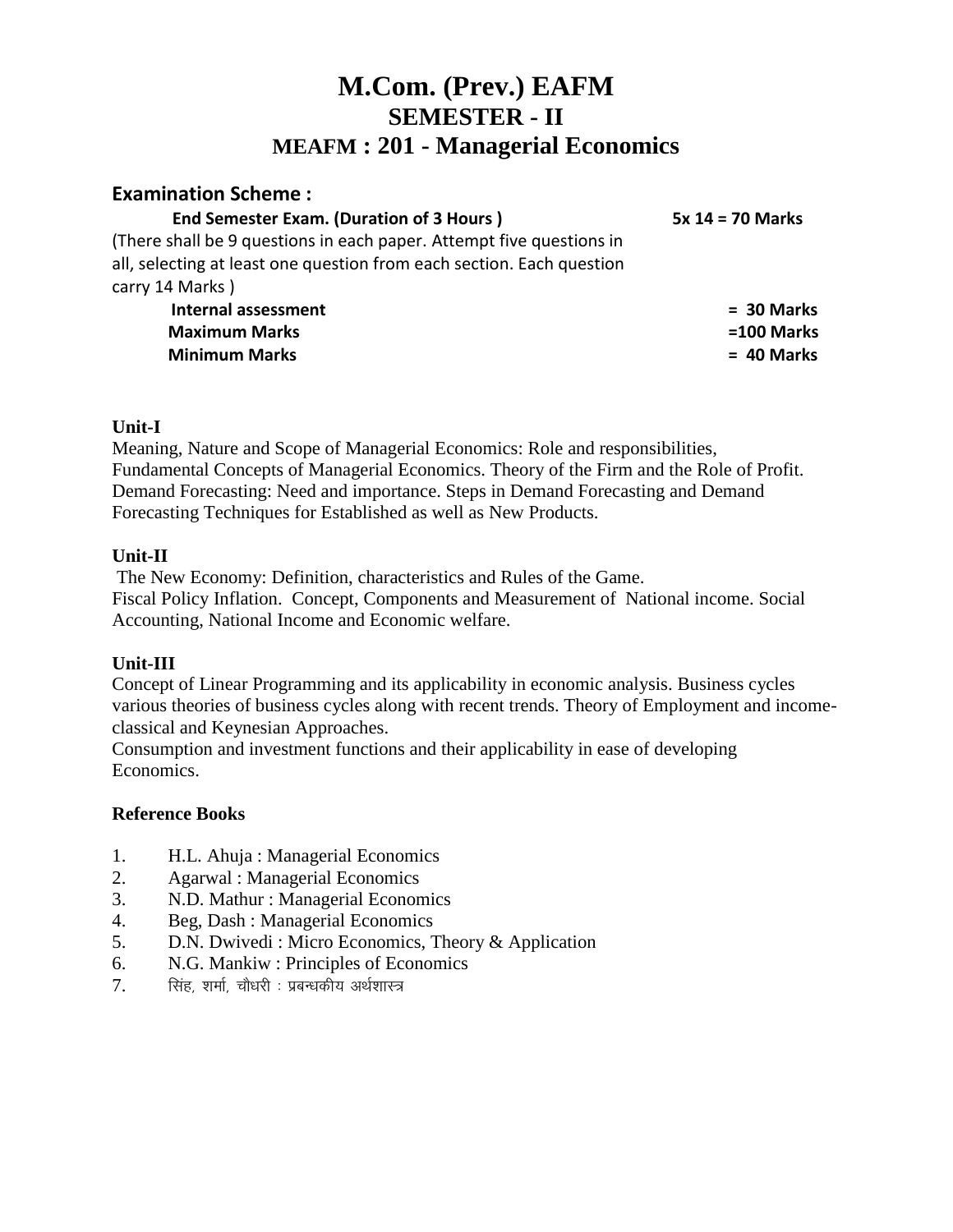# **M.Com. (Prev.) EAFM SEMESTER - II MEAFM : 202 - Financial Analysis & Control**

# **Examination Scheme :**

**End Semester Exam. (Duration of 3 Hours ) 5x 14 = 70 Marks** 

(There shall be 9 questions in each paper. Attempt five questions in all, selecting at least one question from each section. Each question carry 14 Marks )

 **Internal assessment = 30 Marks Maximum Marks =100 Marks Minimum Marks = 40 Marks**

Unit-I

Financial Analysis: Meaning, Objectives, Importance and Limitations. Analysis and Interpretation of Financial Statements. Ratio Analysis: Liquidity, Profitability and Activity Ratios.

# Unit-II

Fund Flow and Cash Flow Statement.

Financial Planning: Capitalization, Capital Structure, Trading on Equity and Financial and operating Leverage.

#### Unit-III

Forecasting of needs Funds: The Cash Flow System. The projected balance sheet, Long Range Financial Planning.

Project Planning: Profit Objectives, Computation of Income, Cost-Volume Profit Analysis: Profit Planning: Feasibility Assessment. Management of Income: Retained Earnings and dividends policies, bonus issue.

- 1. M.R. Agarwal : Financial Management
- 2. Ravi M. Kishore : Financial Management
- 3. Prasannchandra : Financial Management
- 4. R.P. Rustagi : Financial Management
- 5. Khan, Jain : Financial Management
- 6. I.M. Pandey : Financial Management
- $7.$  अग्रवाल, अग्रवाल : वित्तीय प्रबन्ध
- 8. एम.आर. अग्रवाल : वित्तीय प्रबन्ध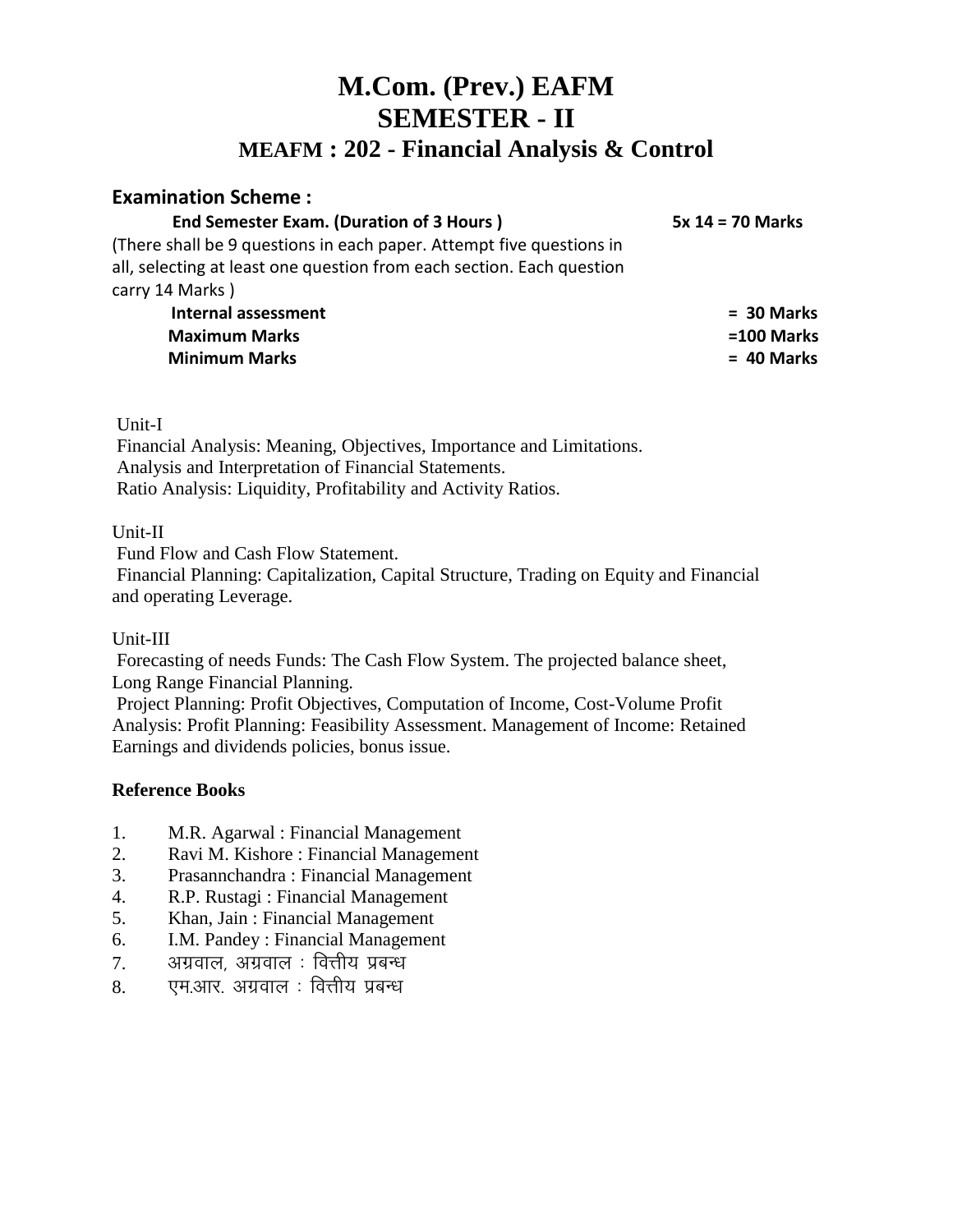# **M.Com. (Prev.) EAFM SEMESTER - II MEAFM : 203 - Capital Expenditure Decisions**

# **Examination Scheme :**

**End Semester Exam. (Duration of 3 Hours ) 5x 14 = 70 Marks** 

(There shall be 9 questions in each paper. Attempt five questions in all, selecting at least one question from each section. Each question carry 14 Marks )

> **Internal assessment = 30 Marks Maximum Marks =100 Marks Minimum Marks = 40 Marks**

Unit-I

Capital expenditure planning phases, Qualitative factors and judgment, Strategic aspects of Investment decisions. Production decisions: Utilization of full production capacity. Starting a new product in place of old. Determination of product mix on the basis of key factor.

# Unit-II

Capital expenditure and Investment ranking techniques, Practical application of Payback. Average Rate of Return and Discounted cash flow (Time-adjusted) Techniques, Present value, Net present value, Profitability index, Benefit-Cost, Relation Internal Rate of return and Terminal value method, Capital budgeting under uncertainty:Inflation, Deflation and Indexation vis-à-vis capital budgeting.

# Unit-III

Investment Decisions: Investment timing and duration, Replacement of an existing asset, Investment decisions under Inflation, Investment decisions under capital Rationing. Risk analysis in Capital budgeting: Nature of risk, conventional techniques to handle risk, Sensitivity analysis, Statistical techniques to handle risk, Decision trees for sequential investment decisions.

- 1. Agarwal, Vijay, Surolia : Business Budgeting
- 2. M.R. Agarwal : Business Budgeting
- $3.$   $3.$  अग्रवाल, विजय, सुरोलिया : व्यावसायिक बजटन
- $4.$  एमआर अग्रवाल : व्यावसायिक बजटन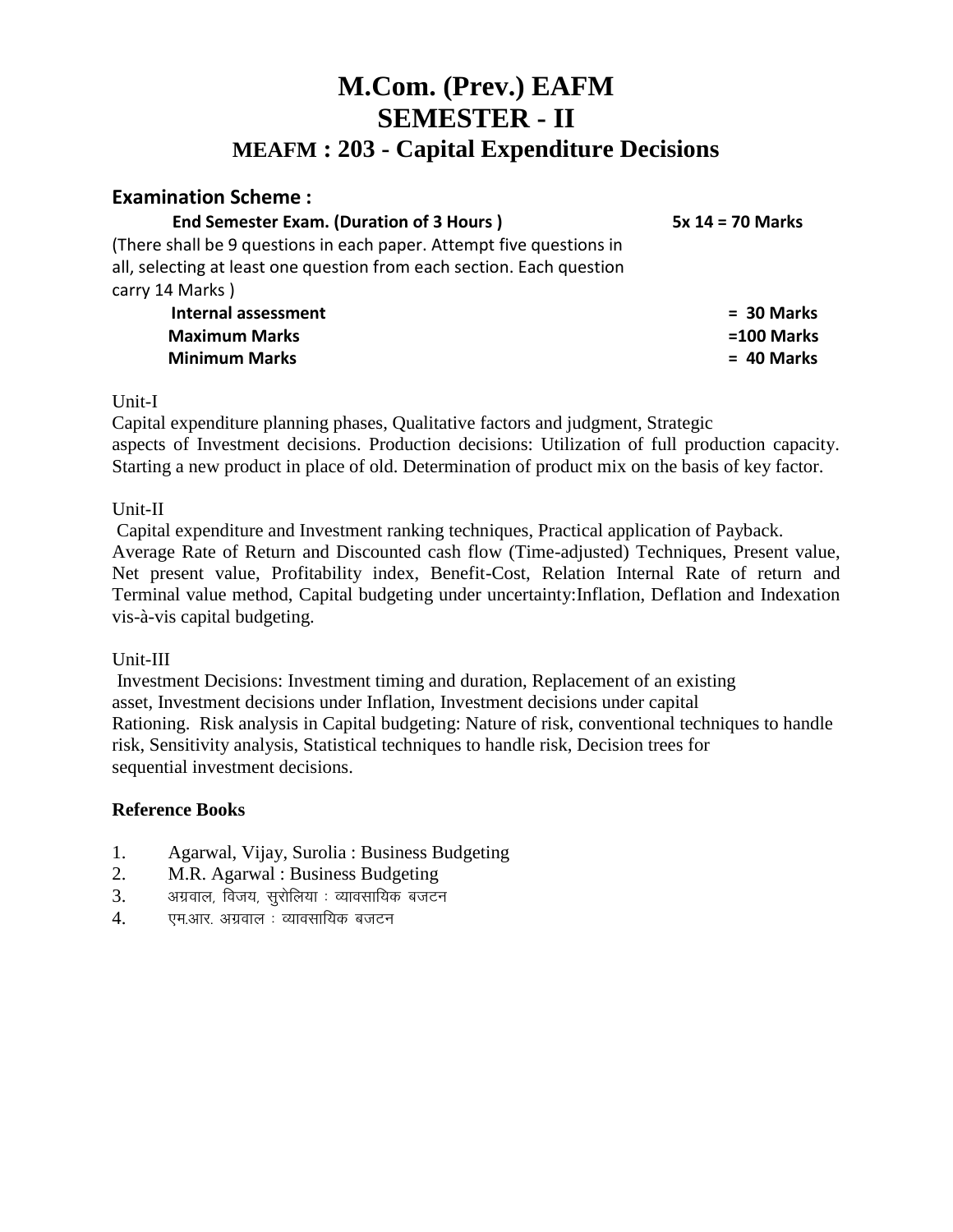# **M.Com. (Prev.) EAFM SEMESTER - II MEAFM : 204 - Financial System in India**

# **Examination Scheme :**

#### **End Semester Exam. (Duration of 3 Hours ) 5x 14 = 70 Marks**

(There shall be 9 questions in each paper. Attempt five questions in all, selecting at least one question from each section. Each question carry 14 Marks )

 **Internal assessment = 30 Marks Maximum Marks =100 Marks Minimum Marks = 40 Marks**

### Unit-I

Concept of Financial System; Economic Development and Financial System; Growth of Indian Financial System – pre – 1951 Scenario, 1951 to Mid-Eighties Scenario, After Mid-Eighties Scenario and present Composition.

Money Market: Emerging Structure of Indian Money Market; Instruments of Money Market; Money Mutual Funds – An Overview and RBI's Regulatory Guidelines; Commercial Banks – Role in Industrial Finance and Working Capital Finance.

# Unit-II

Capital Market: Concept, Structure and Functions of Capital Market; Primary Market-Instruments of Issue and Methods of Flotation; Secondary Market – Concept, Market Players, Trading System and Settlement.

Institutional Structure – Indian Financial Institution: Development Banks- IFCI, ICICI, SFCs and IDBI: Investment Institution –UTI and other Mutual Funds; Insurance Organization- Life Insurance Corporation of India.

# Unit-III

Institutional Structure-International Financial Institutions: Organization, Management; Functions and working of International Financial Institutions-International Monetary Fund(IMF), International Banks of Reconstructions and Development (IBRD). International Development Agency (IDF), and Asian Development Banks (ADB).

- 1. Varshney, D.K. Mittal : Indian Financial System
- 2. Pathak : The Indian Financial System
- 3. Siddaiah : Financial Services
- 4. मिश्र, पूरी : भारतीय अर्थव्यवस्था
- $5.$  ए.एन. अग्रवाल : भारतीय अर्थव्यवस्था
- $6.$  क्रद्र दत्त, सुन्दरम: भारतीय अर्थव्यवस्था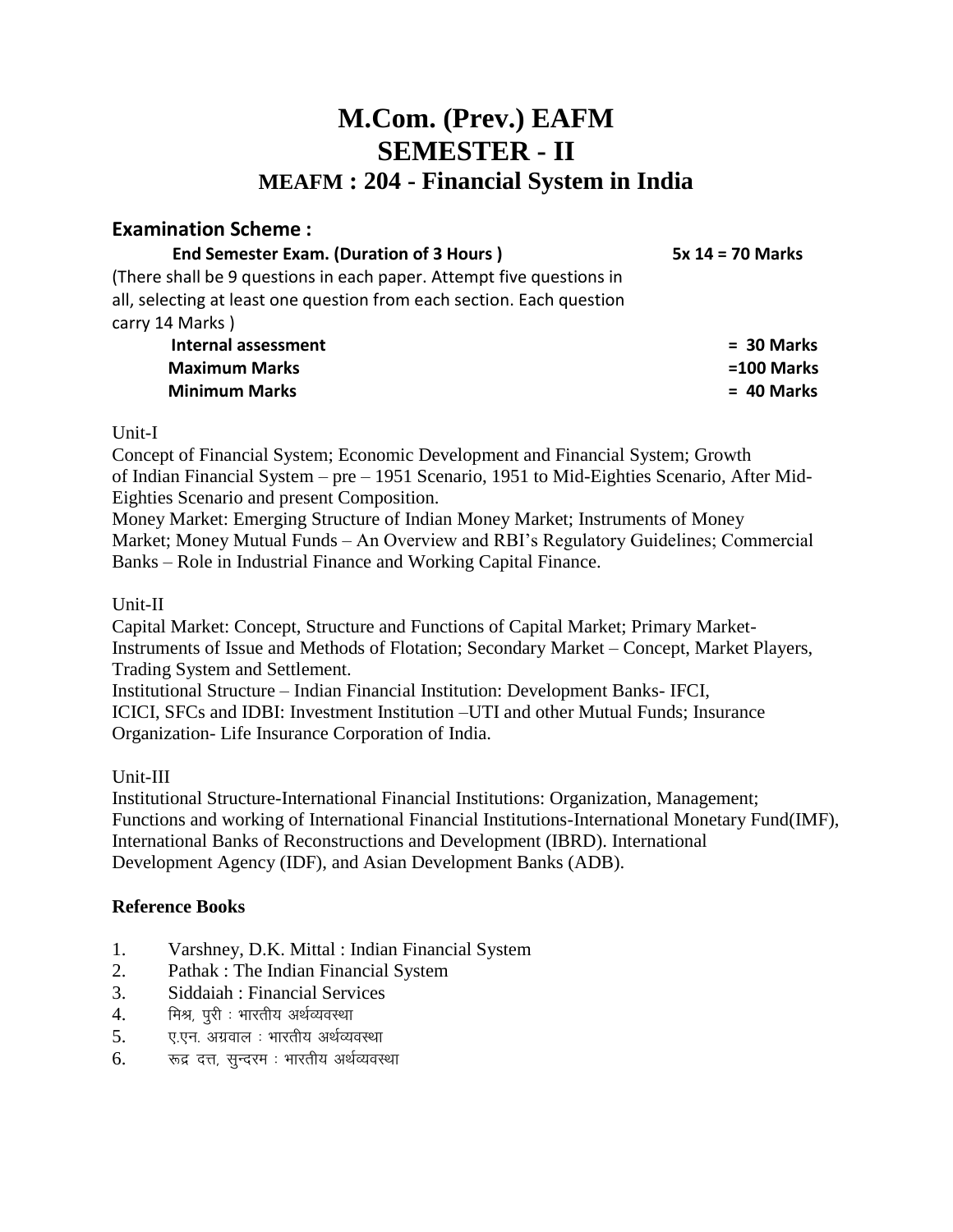# **DEPARTMENT OF ECONOMIC ADMINISTRATION AND FINANCIAL MANAGEMENT**

# **SCHEME OF EXAMINATION FOR M.COM (FINAL)**

# **(SEMESTER SCHEME)**

**Each theory paper 3hrs duration 100 Marks**

There will be 8 papers in M.Com (Final). In Third Semester all papers are compulsory, while in Fourth Semester there will be a choice between "Central banking" (Paper Code- 404) & 405"Dissertation".

Note – There shall be 9 questions in each paper. Attempt five questions in all, selecting at least one question from each section.

#### **SEMESTER- III**

**MEAFM. 301 – THEORY & PRACTICE OF ECONOMIC ADINISTRATION**

**MEAFM. 302 – INDIAN BANKING SYSTEM**

**MEAFM. 303 – INTERNATIONAL BANKING**

**MEAFM. 304 – BANK MANAGEMENT**

#### **SEMESTER-IV**

**MEAFM. 401 – CO-OPERATIVE SECTOR MANAGEMENT**

**MEAFM. 402 – RURAL DEVELOPMENT**

**MEAFM. 403 – PROJECT PLANNING & CONTROL**

#### **MEAFM. 404 – CENTRAL BANKING**

OR

**MEAFM. 405 – DISSERTATION (the option of Dissertation is only for those who will secure minimum of 55%marks in aggregate of Sem-I and Sem- II)**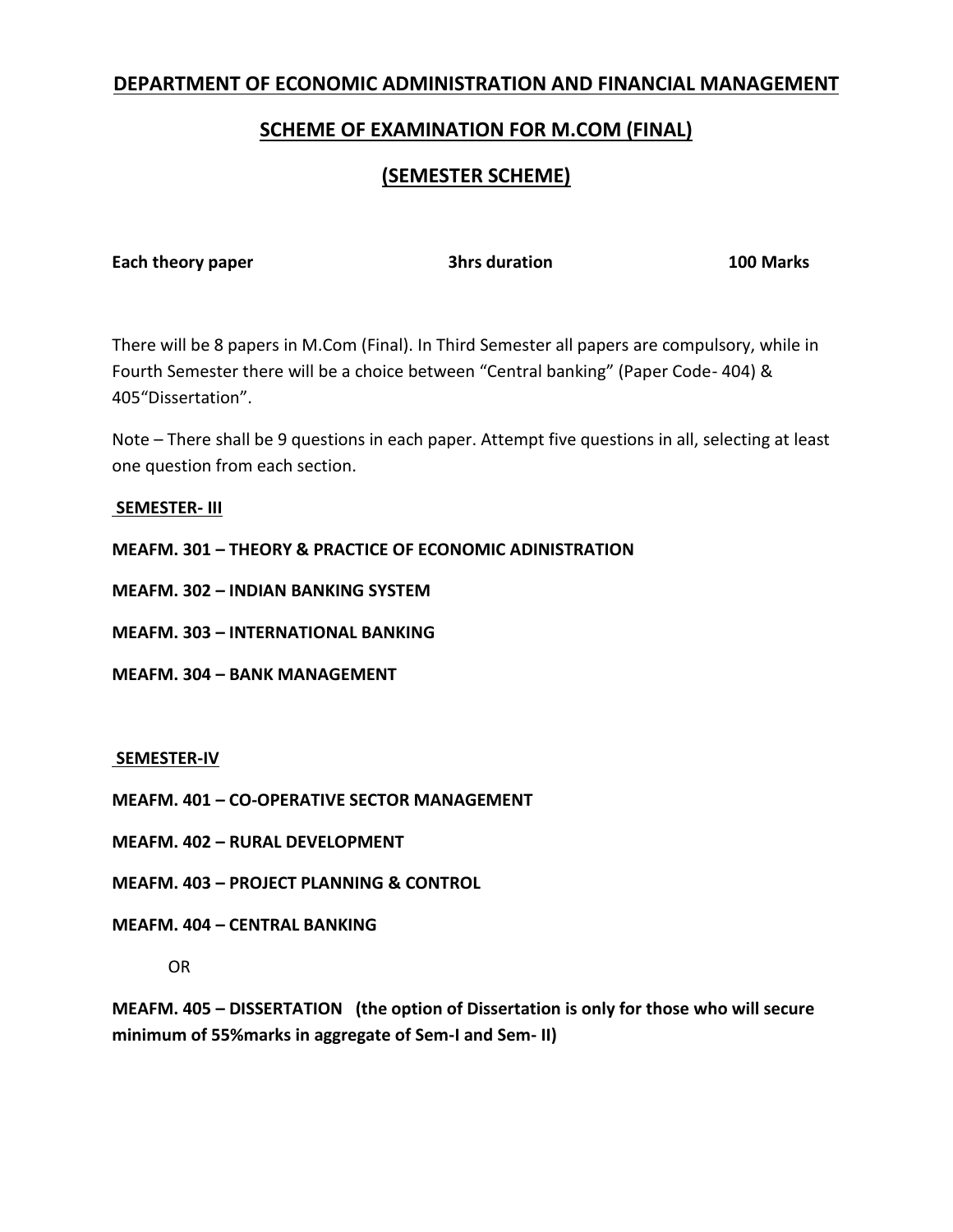# **S.S. JAIN SUBODH P.G. (AUTONOMOUS) COLLEGE, JAIPUR**

### **DEPARTMENT OF ECONOMIC ADMINISTRATION & FINANCIAL MANAGEMENT**

#### **SCHEME OF EXAMINATION FOR M.COM (EAFM)**

#### **SEMESTER SCHEME**

| Each theory paper                                       | 3 Hrs. duration | 100 Marks |
|---------------------------------------------------------|-----------------|-----------|
| Dissertation/ Thesis/ Survey Report/ Field Work, if any |                 | 100 marks |

- 1. The number of papers and the maximum marks for each paper shall be shown in the syllabus for the subject concerned. It will be necessary for a candidate to pass in the theory of a subject/ paper separately.
- 2. A candidate to pass each semester shall be required to obtain :
	- At least 36% marks in aggregate of all the papers prescribed for the examination, and,
	- If a candidate fails to secure at least 25% marks in each individual paper at the examination and also in the Dissertation/ Survey Report// Field Work , wherever prescribed, he shall be deemed to have failed at the examination not withstanding his having obtained the minimum percentage of marks required in the aggregate for the examination. Division shall be awarded at the end of the Fourth Sem. Examination on the combined marks obtained in all the four semesters together, as noted below:

| <b>First Division</b>  | 60% | of the aggregate marks taken together |
|------------------------|-----|---------------------------------------|
| <b>Second Division</b> | 48% | of the all the Four Semesters         |

All the rest will be declared to have passed the examination.

3. If a candidate clears any paper(s) / Dissertation prescribed at all the semester examination after a continuous period of three years, then for the purpose of working out his division the minimum pass marks only 25% shall be taken into account in respect of such Paper(s)/ Dissertation are declared after the expiry of the aforesaid period of three years ; provided that in case where a candidate required more than 25% marks in order to reach the minimum aggregate as many marks out of those actually secured by him will be taken into account as would enable him to make up the deficiency in the requisite minimum aggregate.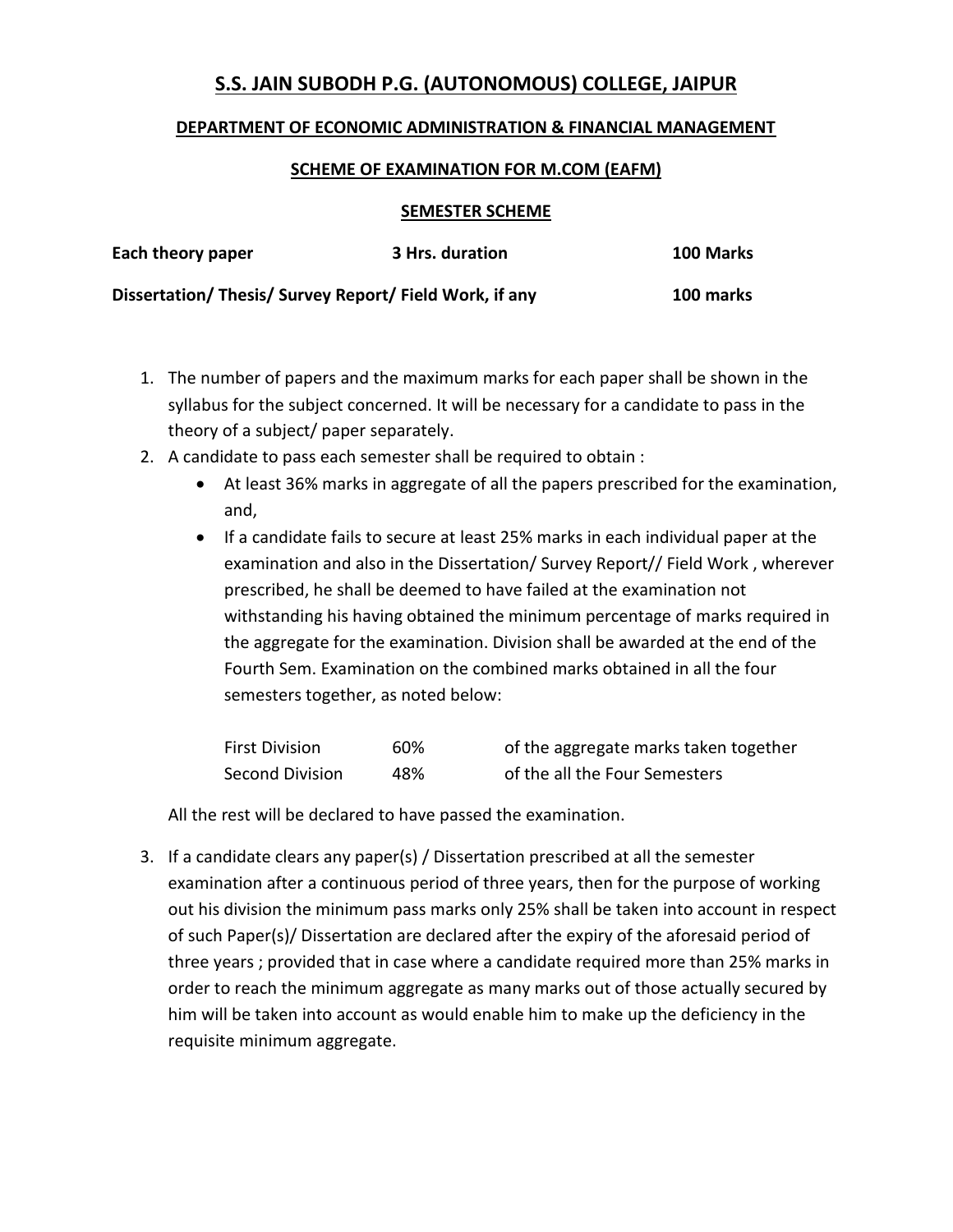- 4. The Dissertation shall be typed and submitted in Triplicate so as to reach the Office of the Registrar at least 3 weeks before the commencement of the theory examinations. Only such candidates shall be permitted to offer Dissertation (if provided at least 55% marks in the aggregate of all the papers prescribed for the Semester I & semester II together.
- 5. The Dissertation shall carry 70 Marks & there shall be a Viva-Voce examination of 30 marks based on Dissertation. The Viva-Voce shall be conducted in the college/ Institution concerned by the External Examiner appointed by the University.
- 6. The External Examiner for conducting the Practical Examinations shall be appointed by the college through BoS.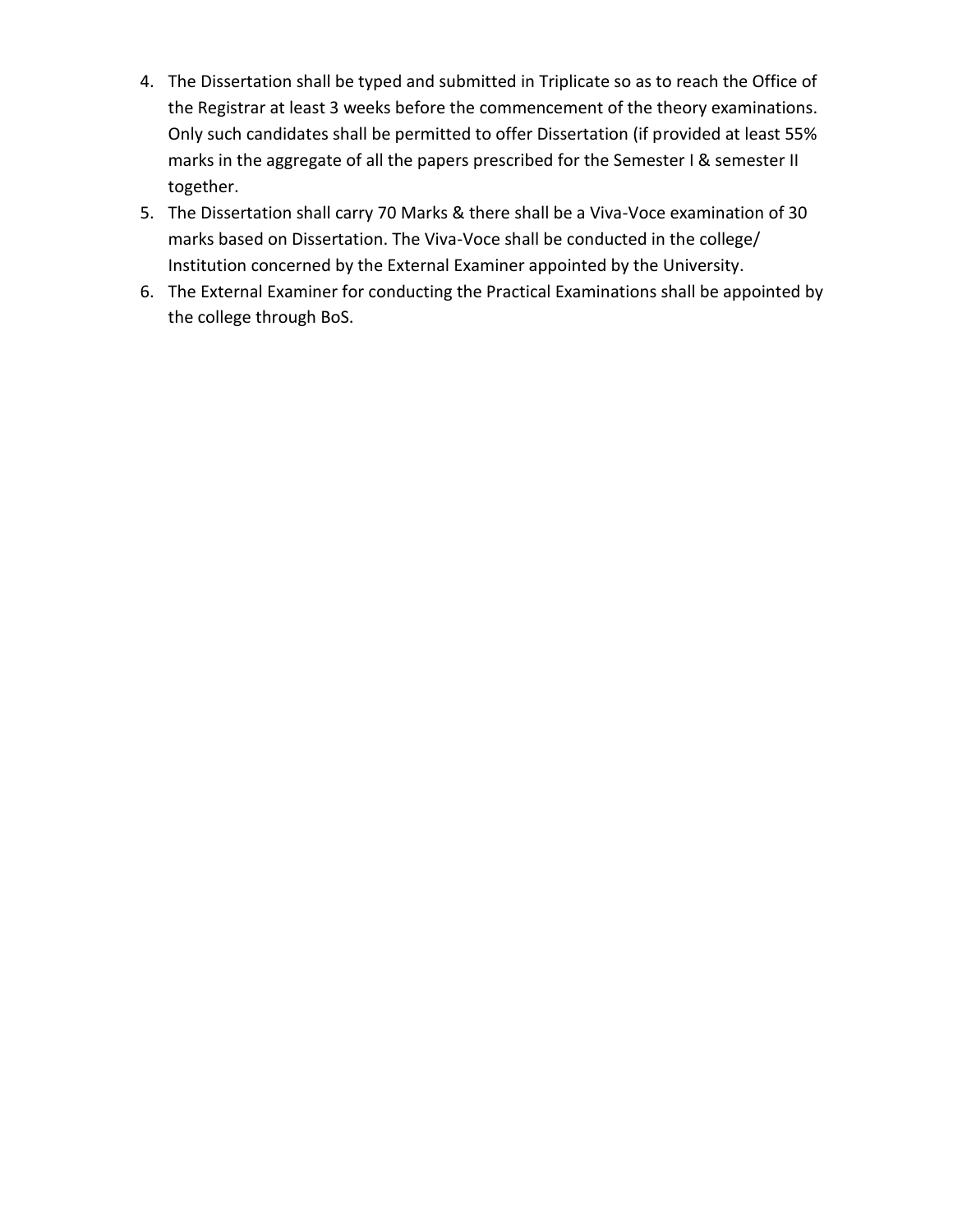# **M.Com. (Final) EAFM SEMESTER - III**

# **MEAFM 301 -Theory and Practice of Economic Administration**

# **Examination Scheme :**

#### **End Semester Exam. (Duration of 3 Hours ) 5x 14 = 70 Marks**

(There shall be 9 questions in each paper. Attempt five questions in all, selecting at least one question from each section. Each question carry 14 Marks ) **Internal assessment = 30 Marks**

**Maximum Marks =100 Marks Minimum Marks = 40 Marks**

### **Unit-I**

The Concept of Economic Administration: Nature, Scope, Objectives and Techniques of Economic Administration and Constitutional provisions in India.

Economic Policies and Planning**:** Fiscal and Monetary Policies, Industrial Policy, Industrial Licensing, Instruments of trade regulation, State Trading Economic controls.

### **Unit-II**

Administration of Financial Resources: Central and State Financial relations, The Constitutional provisions.

The Finance Commissions: Their recommendations and effects on Fiscal policy of the Government, Administration of Public Debt of India. The External resources and problem.

# **Unit-III**

Financial Administration of the Indian Union: Centre, State and local Finances: Parliament and Public Accountability: The role of Estimates Committee Public Accounts Committee, Comptroller & Auditor General of India, Leakage in Financial Administration. Planning, Organisation and Administration: Machinery for the Formulation, Implementation, Supervision, Co-ordination and Evaluation of five year plans in India (a detailed study of planning machinery in India.

- 1. R.C. Agarwal : Economics of Development and Planning
- 2. मिश्र, पूरी : भारतीय अर्थव्यवस्था
- 3. ए.एन. अग्रवाल : भारतीय अर्थव्यवस्था
- 4. ज्ञ दत्त, सुन्दरम: भारतीय अर्थव्यवस्था
- $5.$  , ए.पी. सिंह : आर्थिक विकास एवं नियोजन
- $6.$  and  $\sqrt{q}$  and  $\sqrt{q}$  is and  $\sqrt{q}$  and  $\sqrt{q}$  in  $\sqrt{q}$
- $7.$  पी.एन. गौतम: वित्त प्रशासन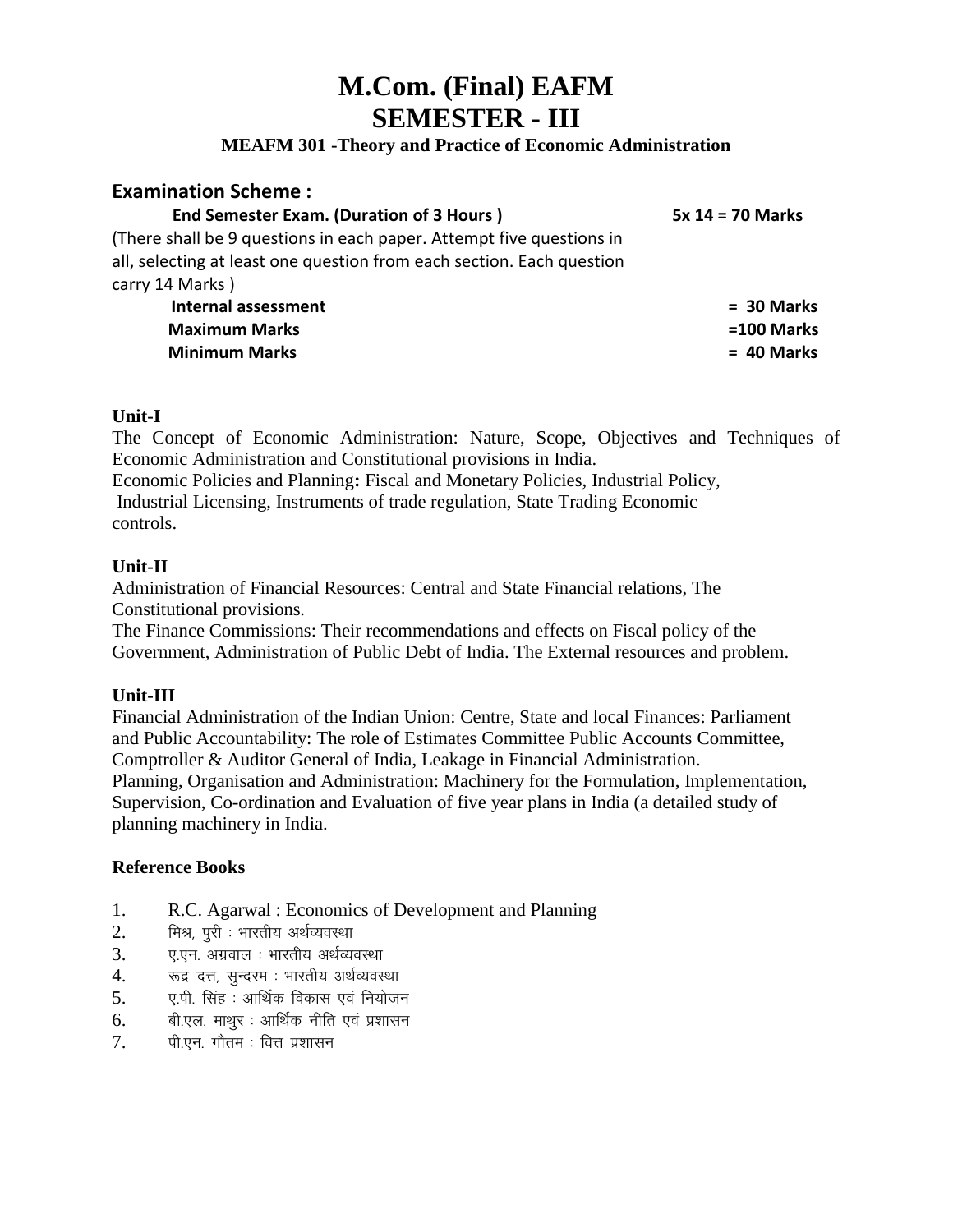# **M.Com. (Final) EAFM SEMESTER - III**

#### **MEAFM 302 - Indian Banking System**

## **Examination Scheme :**

#### **End Semester Exam. (Duration of 3 Hours ) 5x 14 = 70 Marks**

(There shall be 9 questions in each paper. Attempt five questions in all, selecting at least one question from each section. Each question carry 14 Marks )

> **Internal assessment = 30 Marks Maximum Marks =100 Marks Minimum Marks = 40 Marks**

#### **Unit-I**

#### **Structure and Role of Indian Banking System**

Structure of Indian Banking System Central bank - Commercial banks -Cooperative banks – Regional Rural Banks-Local Area

Banks: Difference between scheduled and non scheduled bank, Role of banking system in the

economic growth and development

#### **Private sector banks & nationalized banks**

Private sector banks in India: Their progress and performance after 1969.Foreign banks in India: Their progress and performance, Regulation

Regulation of Foreign banks in India

Social control over banks, Nationalisation of banks - Arguments for and against nationalisation, Objectives of nationalisation, Progress of nationalized banks pertaining to

branch expansion, deposit mobilization, credit development and priority sector lending: Lead

Bank Scheme

**Unit-II**

#### **State Bank of India & Reserve Bank of India (RBI)**

State Bank of India, Subsidiary Banks to State Bank of India. Role of State Bank of India : As an agent of the RBI, as a commercial

bank, its role in industrial finance, in foreign exchange business, in

agricultural finance and rural development, and in assisting weaker

sections of the Society, Progress and Performance of SBI.

Evolution of the Reserve Bank of India, Organization and Management of the RBI

Functions of the RBI:

Issue and Management of currency, Banker to the Government,

Bankers' bank: lender of the last resort, central clearance,

supervision of banking system, controller of credit-Qualitative and

Quantitative methods of credit control, Custodian of foreign exchange reserves,

Collections and furnishing of credit information

Agricultural finance, Export finance, Industrial finance

#### **Unit-III**

#### **Banking Sector Reforms**

Rationale and objectives of reforms, Problems of nationalized banks, Recommendations of the Narasimham Committee (I)

Reforms of the committee pertaining to-CRR (Cash Reserve Ratio), SLR (Statutory Liquidity Ratio),

Interest rate structure, Directed credit programme, Income recognition, Asset classification,

Capital adequacy norms Provisioning,

Management of Non Performing Assets (NPAs), Debt Recovery Tribunals,

Recommendations of the Narasimham Committee (II)

Consolidation of banking system,

Directed credit programme,

Redefining of the NPAs

Revision in the Capital Adequacy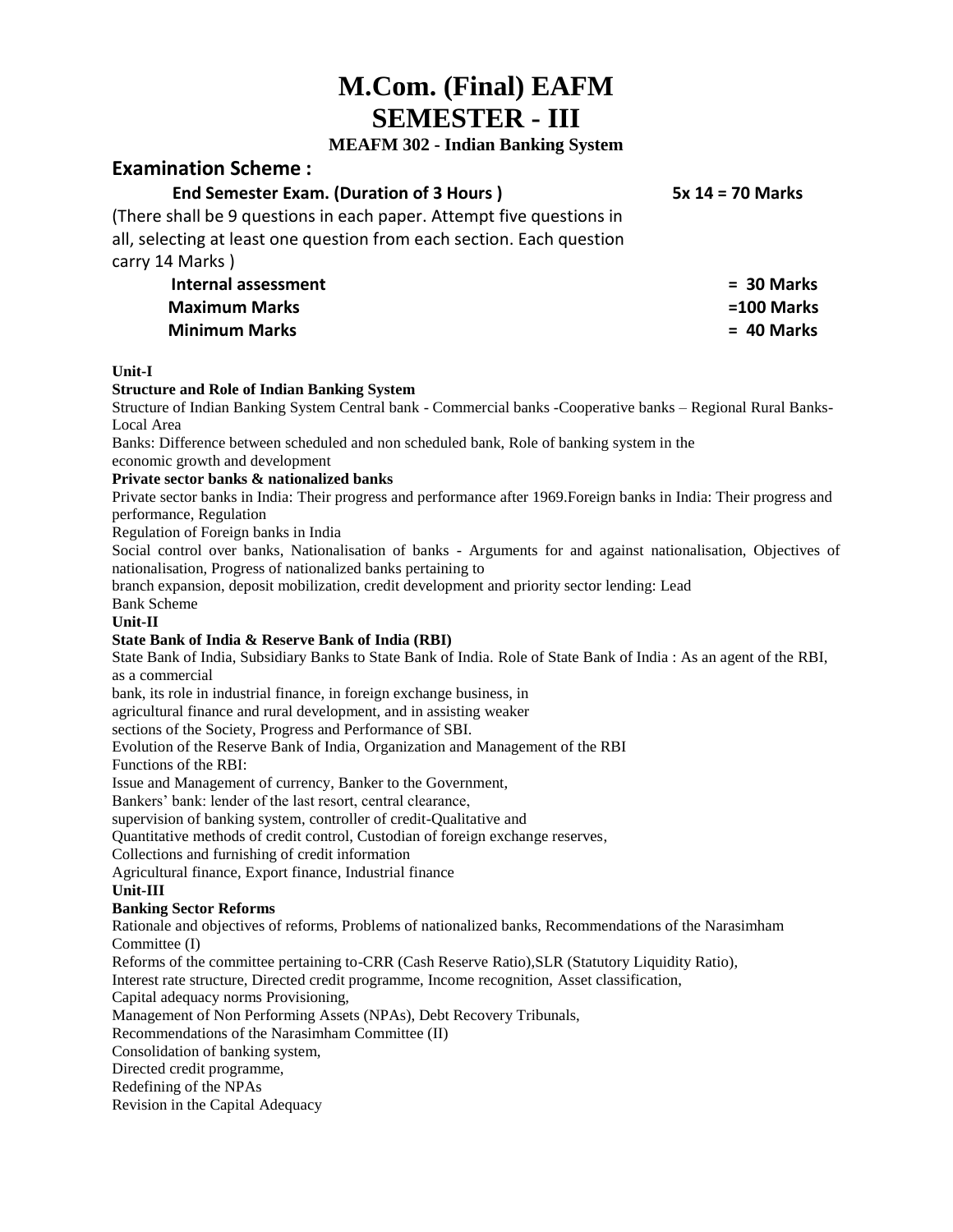- 1. Trivedi Dashora : Indian Banking System
- 2. S.B. Verma : Indian Financial System
- 3. S.K. Mathur : Banking Law & Practice
- 4. Suresh : Management of Banking & Financial Services
- 5. Parameswaran &b S. Natarajan : Indian Banking
- 6. O.P. Agarwal : Modern Banking of India
- 7. Gordon Natrajan : Banking in India
- 8. Gordon Natrajan : Banking, Theory, Law & Practice
- 9. बी.एल. ओझा : बैंकिंग एवं वित्तीय प्रणाली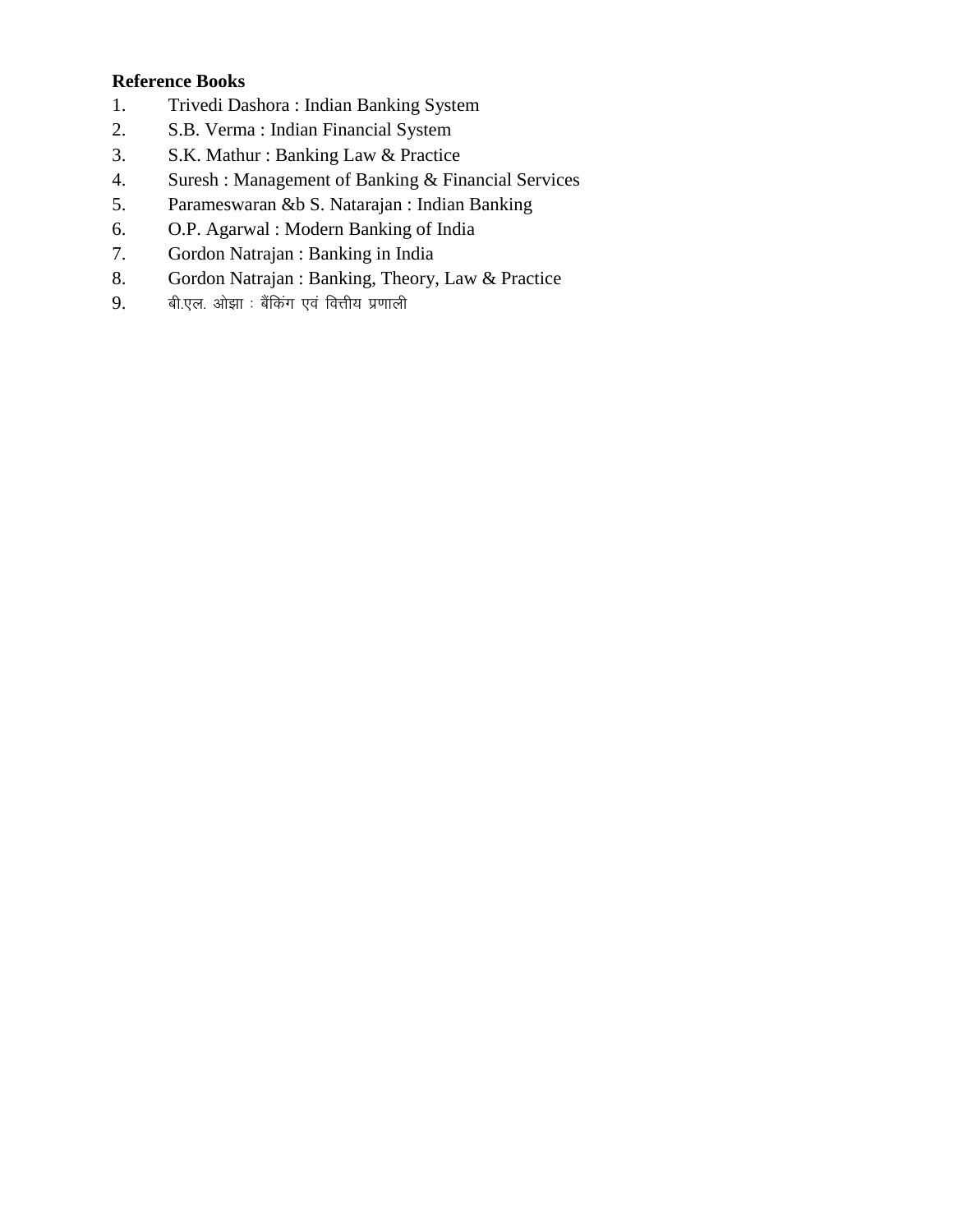# **M.Com. (Final) EAFM SEMESTER - III**

#### **MEAFM 303 - International Banking**

# **Examination Scheme :**

#### **End Semester Exam. (Duration of 3 Hours ) 5x 14 = 70 Marks**

(There shall be 9 questions in each paper. Attempt five questions in all, selecting at least one question from each section. Each question carry 14 Marks )

> **Internal assessment = 30 Marks Maximum Marks =100 Marks Minimum Marks = 40 Marks**

### **Unit-I**

Growth of Central Banking, Central Banking in developing economy. Central Bank and Government, Recent Trends in Central Banking.

### **Unit-II**

A detailed study of International Monetary and regional financial institution. The I.M.F., World Bank and its affiliates. The Asian Development Bank. The London, New York and Singapore Markets, Features and Characteristics.

# **Unit-III**

Off Shore banking, the Organisation of Central Banking in the United Kingdom. United States of Amercia. Union of Soviet Socialist Republic and Japan.

- 1. S.K. Mathur : International Trade & Finance
- 2. Rakesh Mohan Joshi : International Business
- 3. R. Sharma : International Economics
- 4. टी.एन. माथुर, ममता जैन : अन्तर्राष्ट्रीय बैंकिंग
- $5.$  एच.एस. अग्रवाल, सी.एस. बरला : अन्तर्राष्ट्रीय अर्थशास्त्र
- $6.$  प्लेके टण्डन : अन्तर्राष्टीय व्यापार एवं वित्त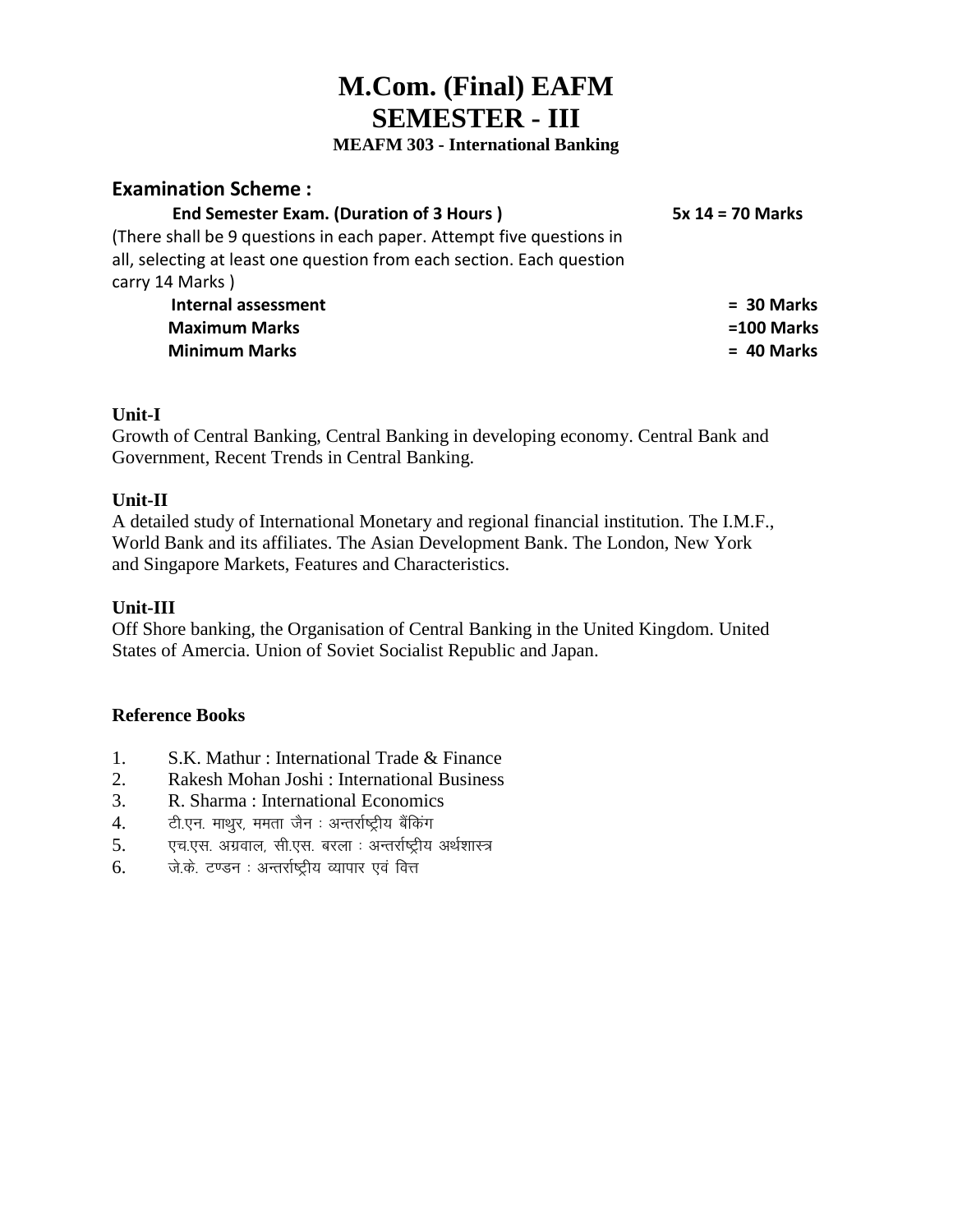# **M.Com. (Final) EAFM SEMESTER - III**

 **MEAFM 304 – Bank Management**

# **Examination Scheme :**

# **End Semester Exam. (Duration of 3 Hours ) 5x 14 = 70 Marks**

(There shall be 9 questions in each paper. Attempt five questions in all, selecting at least one question from each section. Each question carry 14 Marks )

> **Internal assessment = 30 Marks Maximum Marks =100 Marks Minimum Marks = 40 Marks**

### **Unit-I**

Introduction of Banking: Meaning and Definition of Banking: Features of Banking: Classification of Banks, Indian Financial Market and Commercial Banks: Management of Commercial Bank: Board of Director: Organisational set-up of Commercial Banks in India: Profitability of Commercial Banks in India.

Central banking System: Definition of Central Bank: Management and Organisation of RBI, Functions of RBI, Supervisory norms for Banks.

# **Unit-II**

Banking Business: Employment of Funds: Loans and Advances- Meaning and Concept, Types of Loans: Cash, Credit, Overdraft, Term Loans, Mechanism of Operation of Loan Account, Management of Loans and Advances; Legal Aspect of Loans and Advances, Primary and Collateral Securities, Modes of Creating Charges on Securities, Meaning and Concept of Hypothecation, Bank guarantee, Letter of Credit.

# **Unit-III**

Merchant Banking- Introduction, Concept, role of Merchant Bankers, Investment Banking, Venture Capital Funding, Factoring Services, Bank Assurance.

Non Performing Assets (NPA) Management, Prudential Norms, Capital Adequacy, Income Recognition and Assets Classification, Remedial and Corrective Measures in managing NPAs

- 1. Reeta Swami : Indian Banking System
- 2. R.H. Srivastava : Management of Indian Financial Institutions
- 3. Varshney : Banking Law and Practice
- 4. Paramerwaram & Natrajan : Indian Banking
- 5. Vasant Desai : Central Banking &b Economics Development
- 6. R.B.I. Publication : Function & Working of RBI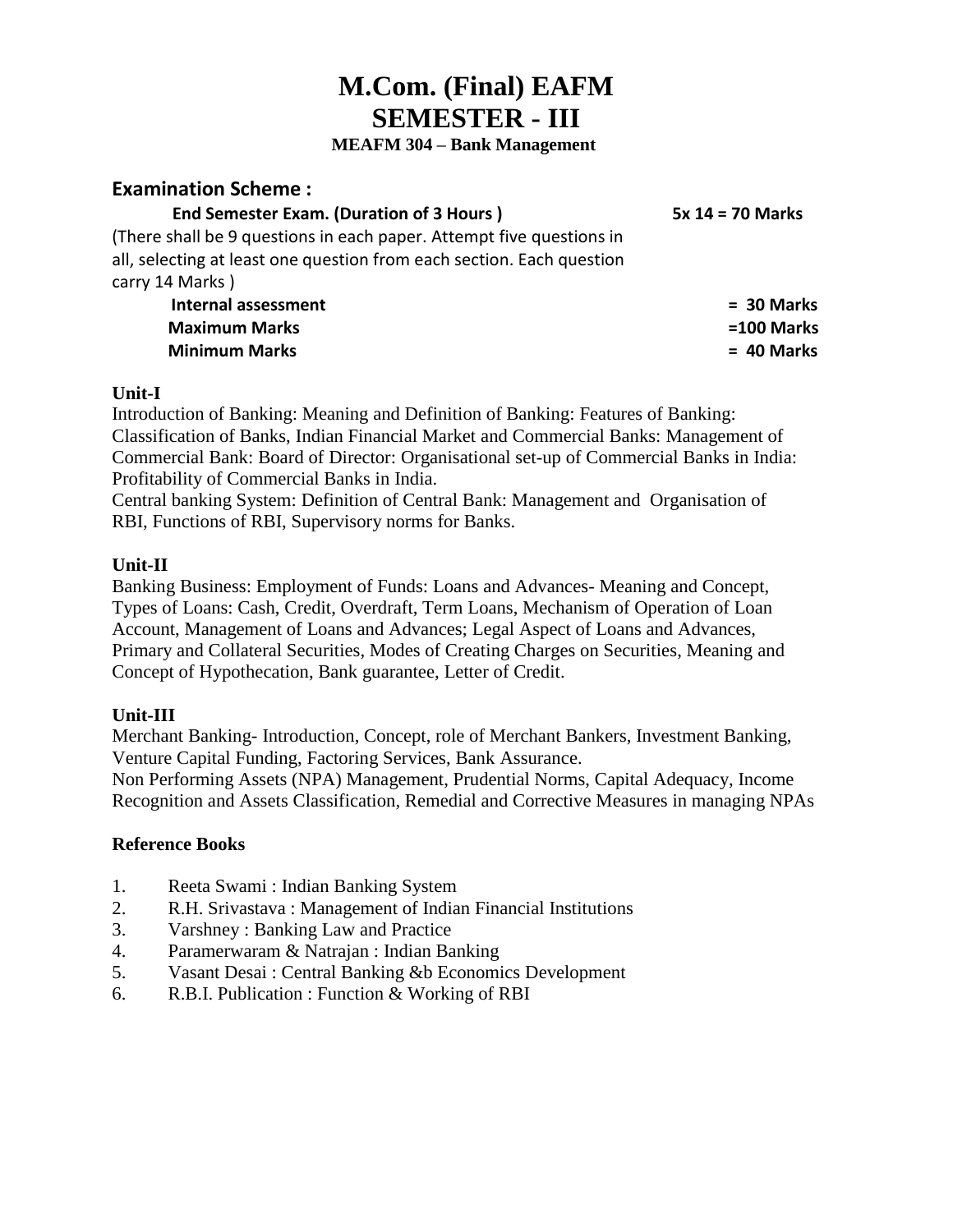# **M.Com. (Final) EAFM SEMESTER - IV**

**MEAFM 401 - Co-operative Sector Management**

# **Examination Scheme :**

# **End Semester Exam. (Duration of 3 Hours ) 5x 14 = 70 Marks**

(There shall be 9 questions in each paper. Attempt five questions in all, selecting at least one question from each section. Each question carry 14 Marks )

> **Internal assessment = 30 Marks Maximum Marks =100 Marks Minimum Marks = 40 Marks**

# **Unit-I**

Concept of Co-operative Management. Principles of Co-operation and Principles of Management, Integration of the two in Co-operatives-Reference of Management functions in Co-operation Professionalisation of Co-operative Management-its merit and demerits, Limitation of Professional Management in Co-operative Institutions. Government Control over Co-operatives: Legal and Administrative.

# **Unit-II**

Organisation Structure of Co-operatives. Organisation Chart for Short term Medium term and Long term Credit Institutions. Management of Co-operative Banks Leadership in Cooperatives. Characteristics of a good Leadership in Co-operative Sector. Federal Structure of Co-operative Organisation-Control Over Co-operatives, Audit and Co-operative Supervision.

# **Unit-III**

Co-operative Training- Needs and Importance in Modern era. Role of National Co-operative Union of India in the Co-operative training system. Difference between Co-operative education and cooperative training. Role of Institutional framework of Co-operative its characteristics. Merits and demerits of Democratic governance.

- 1. V. Sharda : The Theory of Co-operation
- 2. G.S. Kamat : New Dimensions of Co-operative Management
- 3. B.S. Mathur : Co-operation in India
- 4. R.B. Tyagi : Recent Trends in Co-operative Movement in India
- 5. Indian Co-Operative Review, New Delhi
- 6. The Co-operator NCUI, New Delhi
- 7. Bulletines of International Co-operative Alliance
- 8. बी.पी. गुप्ता : सहकारिता के सिद्धान्त
- $9.$  गुप्ता, स्वामी : ग्रामीण विकास एवं सहकारिता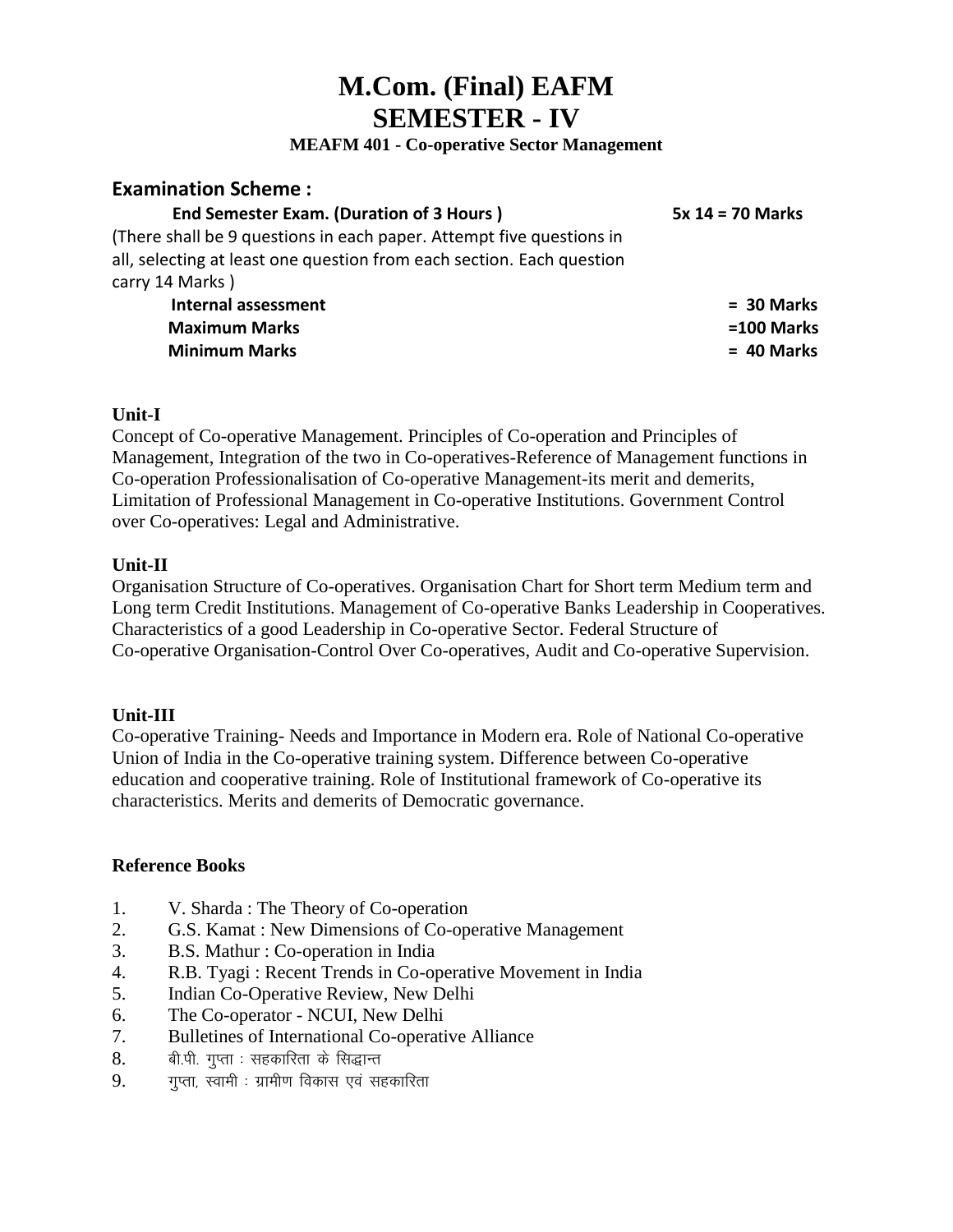# **M.Com. (Final) EAFM SEMESTER - IV**

#### **MEAFM 402- Rural Development**

# **Examination Scheme :**

# **End Semester Exam. (Duration of 3 Hours ) 5x 14 = 70 Marks**

(There shall be 9 questions in each paper. Attempt five questions in all, selecting at least one question from each section. Each question carry 14 Marks )

> **Internal assessment = 30 Marks Maximum Marks =100 Marks Minimum Marks = 40 Marks**

# **Unit-I**

Concept and Philosophy of Rural Development need & Important of Rural Development in the era of Liberalisation. Basic characteristics of Rural Economy of India. Gandhian Model v/s Rural Development Role of NGO's in Rural Development.

### **Unit-II**

Agencies for Rural Development at various levels. Concept of MNREGA Significance of MNREGA in Rural employment generation. Limitation in implementation of MNREGA need of Social audit in MNREGA need for rural infrastructure development.

#### **Unit-III**

Panchayati Raj Institutions at village block level and district level. Constitution of Gram Panchayat, Panchayat Samiti & Zila Parishad. Role of Gram Panchayat in Rural Infrastructure Development. Rural Finance: Concept need and Importance. Main Sources of Rural Finance. Problem and prospects of Rural Finance in India.

- 1. S.S. Yadav : Infrastructure to Rural Development
- 2. Gupta, Swami : Rural Development & Co-operation
- 3. B.S. Mathur : Co-operation in India
- 4. Agarwal, Mathur, Gupta : Co-operative Thought & Rural Development
- 5. Vasant Desai : Rural Development
- 6. C.M. Choudhary : Rural Development
- $7.$  गुप्ता, स्वामी : ग्रामीण विकास एवं सहकारिता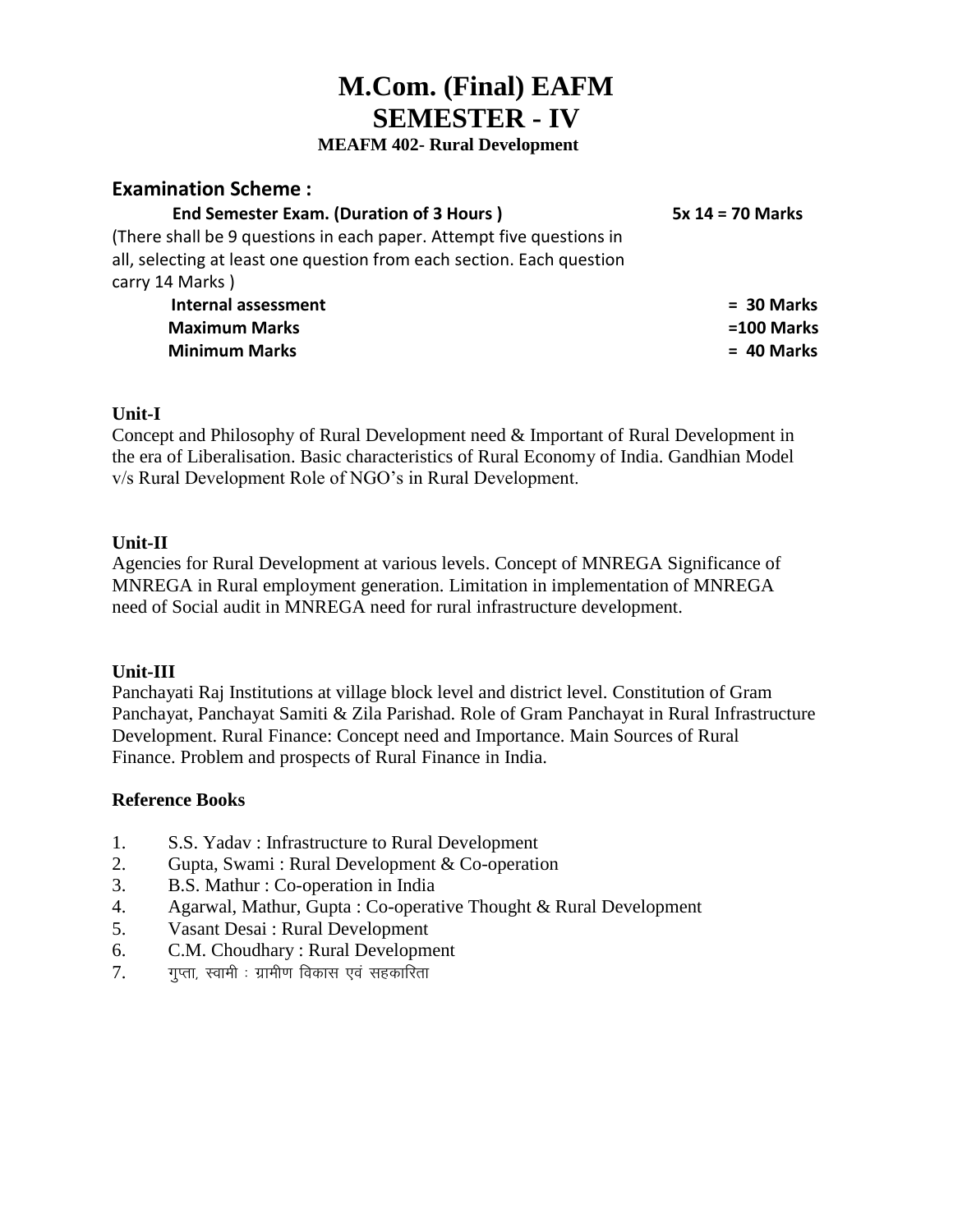# **M.Com. (Final) EAFM SEMESTER - IV**

## **MEAFM 403- Project Planning & Control**

# **Examination Scheme :**

## **End Semester Exam. (Duration of 3 Hours ) 5x 14 = 70 Marks**

(There shall be 9 questions in each paper. Attempt five questions in all, selecting at least one question from each section. Each question carry 14 Marks )

> **Internal assessment = 30 Marks Maximum Marks =100 Marks Minimum Marks = 40 Marks**

# **Unit-I**

Defining Project its objectives, Identification, Project Classification, and Capital Investments: Importance and Difficulties, Types of Capital Investments, Phases of Capital Budgeting, Levels of Decision Making, facets of Project Analysis, Feasibility Study, and Parameters of Project Formulation. Generation and Screening of Project Ideas, Strategy and Capital Allocation.

### **Unit-II**

Input Analysis: Identification of Nature of resources to be used by the project, Estimation of the Magnitude to the Resource Requirement and regular Supply, Techno-Fin-Economic Analysis of the Project.

#### **Unit-III**

Project Control: Standards and Performance, Control and Information system, Various Analysis Approach, Performance Analysis, Monitoring of the Project, Network Techniques for Projects: Developments of Project Network, Time Estimation, Determination of the Critical Path, Scheduling when Resources are Limited, PERT, CPM Model. Control of In-Progress Project.

- 1. M.R. Agarwal : Project Planning & Control
- 2. Agarwal, Mishra : Project Planning & Control
- 3. Vasant Desai : Project Planning
- 4. Prasan Chandra : Project Planning Analysis
- 5. B.B.Goyal : Project Maagement
- $6.$  एम.आर. अग्रवाल : परियोजना नियोजन एवं नियन्त्रण